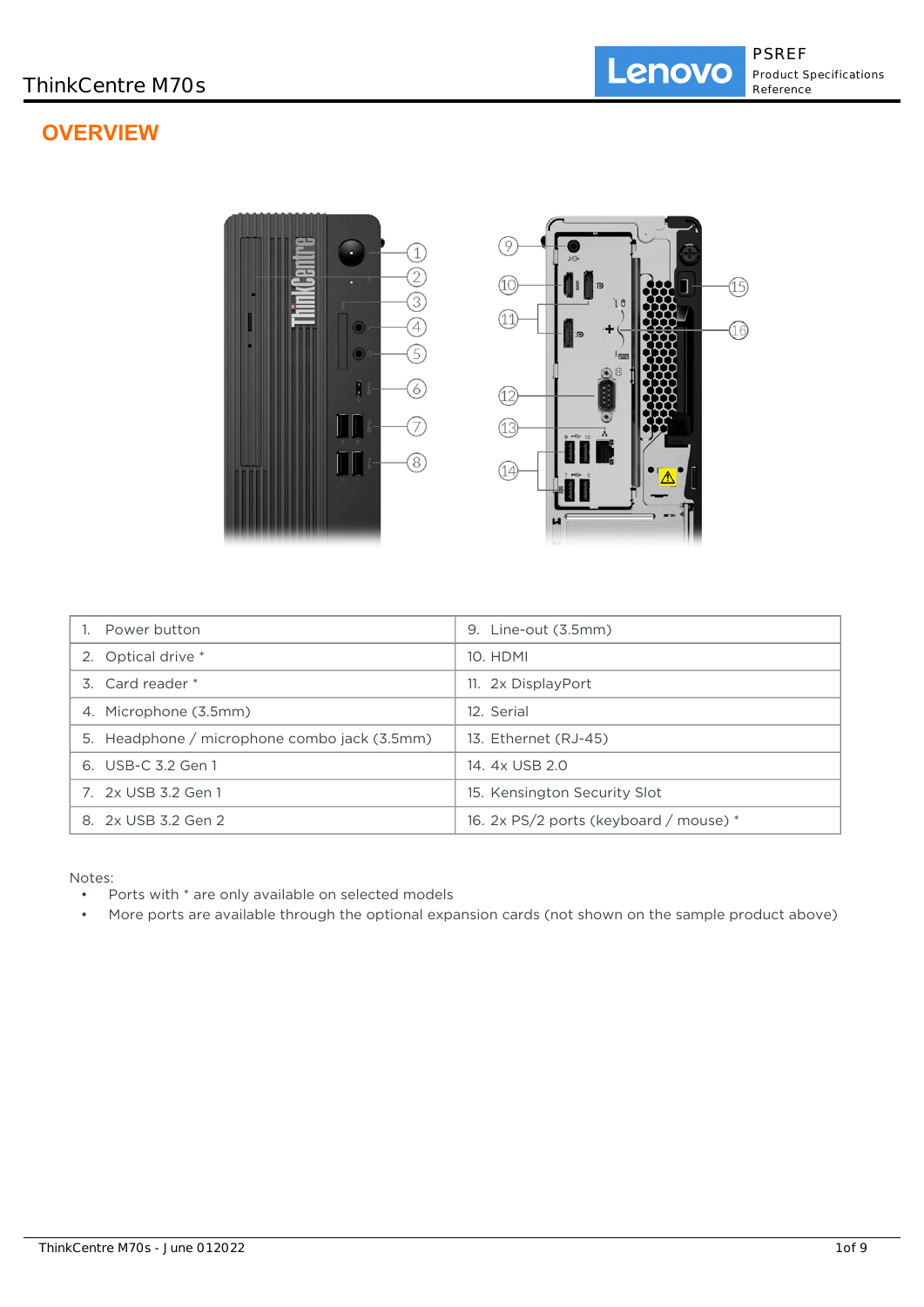# **PERFORMANCE**

# **Processor**

# **Processor Family**

Intel® Celeron®, Intel Pentium®, or 10th Generation Intel Core™ i3 / i5 / i7 / i9 Processor

### **Processor**\*\*

| <b>Processor Name</b> | Cores           |                |           |        |             | Threads   Base Frequency   Max Frequency   Cache   Memory Support | <b>Processor Graphics</b> |
|-----------------------|-----------------|----------------|-----------|--------|-------------|-------------------------------------------------------------------|---------------------------|
| Celeron G5900         | 2               | 2              | 3.4GHz    |        | 2MB         | DDR4-2666                                                         | Intel UHD Graphics 610    |
| Celeron G5905         | 2               | $\overline{2}$ | 3.5GHz    |        | 4MB         | DDR4-2666                                                         | Intel UHD Graphics 610    |
| Celeron G5920         | 2               | $\overline{2}$ | 3.5GHz    |        | 2MB         | DDR4-2666                                                         | Intel UHD Graphics 610    |
| Celeron G5925         | 2               | $\overline{2}$ | 3.6GHz    |        | 4MB         | DDR4-2666                                                         | Intel UHD Graphics 610    |
| Pentium Gold G640012  |                 | $\overline{4}$ | 4.0GHz    |        | 4MB         | DDR4-2666                                                         | Intel UHD Graphics 610    |
| Pentium Gold G6500 2  |                 | $\overline{4}$ | 4.1GHz    |        | 4MB         | DDR4-2666                                                         | Intel UHD Graphics 630    |
| Pentium Gold G6600 2  |                 | $\overline{4}$ | 4.2GHz    |        | 4MB         | DDR4-2666                                                         | Intel UHD Graphics 630    |
| Core i3-10100         | $\overline{4}$  | 8              | 3.6GHz    | 4.3GHz | 6MB         | DDR4-2666                                                         | Intel UHD Graphics 630    |
| Core i3-10300         | $\overline{4}$  | 8              | 3.7GHz    | 4.4GHz | 8MB         | DDR4-2666                                                         | Intel UHD Graphics 630    |
| Core i3-10320         | $\overline{4}$  | 8              | 3.8GHz    | 4.6GHz | 8MB         | DDR4-2666                                                         | Intel UHD Graphics 630    |
| Core i5-10400         | 6               | 12             | 2.9GHz    | 4.3GHz | 12MB        | DDR4-2666                                                         | Intel UHD Graphics 630    |
| Core i5-10400F        | 6               | 12             | 2.9GHz    | 4.3GHz | 12MB        | DDR4-2666                                                         |                           |
| Core i5-10500         | 6               | 12             | $3.1$ GHz | 4.5GHz | <b>12MB</b> | DDR4-2666                                                         | Intel UHD Graphics 630    |
| Core i5-10505         | 6               | 12             | 3.2GHz    | 4.6GHz | 12MB        | DDR4-2666                                                         | Intel UHD Graphics 630    |
| Core i5-10600         | 6               | 12             | 3.3GHz    | 4.8GHz | 12MB        | DDR4-2666                                                         | Intel UHD Graphics 630    |
| Core i7-10700         | 8               | 16             | 2.9GHz    | 4.8GHz | 16MB        | DDR4-2933                                                         | Intel UHD Graphics 630    |
| Core i7-10700F        | 8               | 16             | 2.9GHz    | 4.8GHz | 16MB        | DDR4-2933                                                         |                           |
| Core i9-10900         | 10 <sup>°</sup> | 20             | 2.8GHz    | 5.2GHz | 20MB        | DDR4-2933                                                         | Intel UHD Graphics 630    |
| Core i9-10900F        | 10 <sup>°</sup> | 20             | 2.8GHz    | 5.2GHz | 20MB        | <b>DDR4-2933</b>                                                  |                           |

# **Operating System**

### **Operating System**\*\*

- Windows® 11 Pro 64
- Windows 11 Home 64
- Windows 11 DG Windows 10 Pro 64
- Windows 10 Pro 64
- Windows 10 Home 64
- Windows 10 IoT Enterprise
- Ubuntu Linux • No operating system

# **Graphics**

| Graphics**[1] |  |
|---------------|--|
|---------------|--|

| Graphics                  | Type              | Memory       | Connector              | Max Resolution                              | Kev<br>Features         |
|---------------------------|-------------------|--------------|------------------------|---------------------------------------------|-------------------------|
| Intel UHD graphics<br>610 | Integrated Shared |              | 1x HDMI®, 2x DP        | 1920x1080@60Hz(HDMI),<br>4096x2304@60Hz(DP) | DirectX <sup>®</sup> 12 |
| Intel UHD graphics<br>630 | Integrated Shared |              | 1x HDMI, 2x DP         | 1920x1080@60Hz(HDMI),<br>4096x2304@60Hz(DP) | Direct X12              |
| AMD Radeon™ 520           | <b>Discrete</b>   | 2GB<br>GDDR5 | 2x DP 1.2              | 4096x2160@60Hz(DP)                          | Direct X12              |
| AMD Radeon RX             | Discrete          | 4GB          | $1x$ HDMI 2.0, $1x$ DP | 4096x2160@60Hz(HDMI),                       | Direct X12              |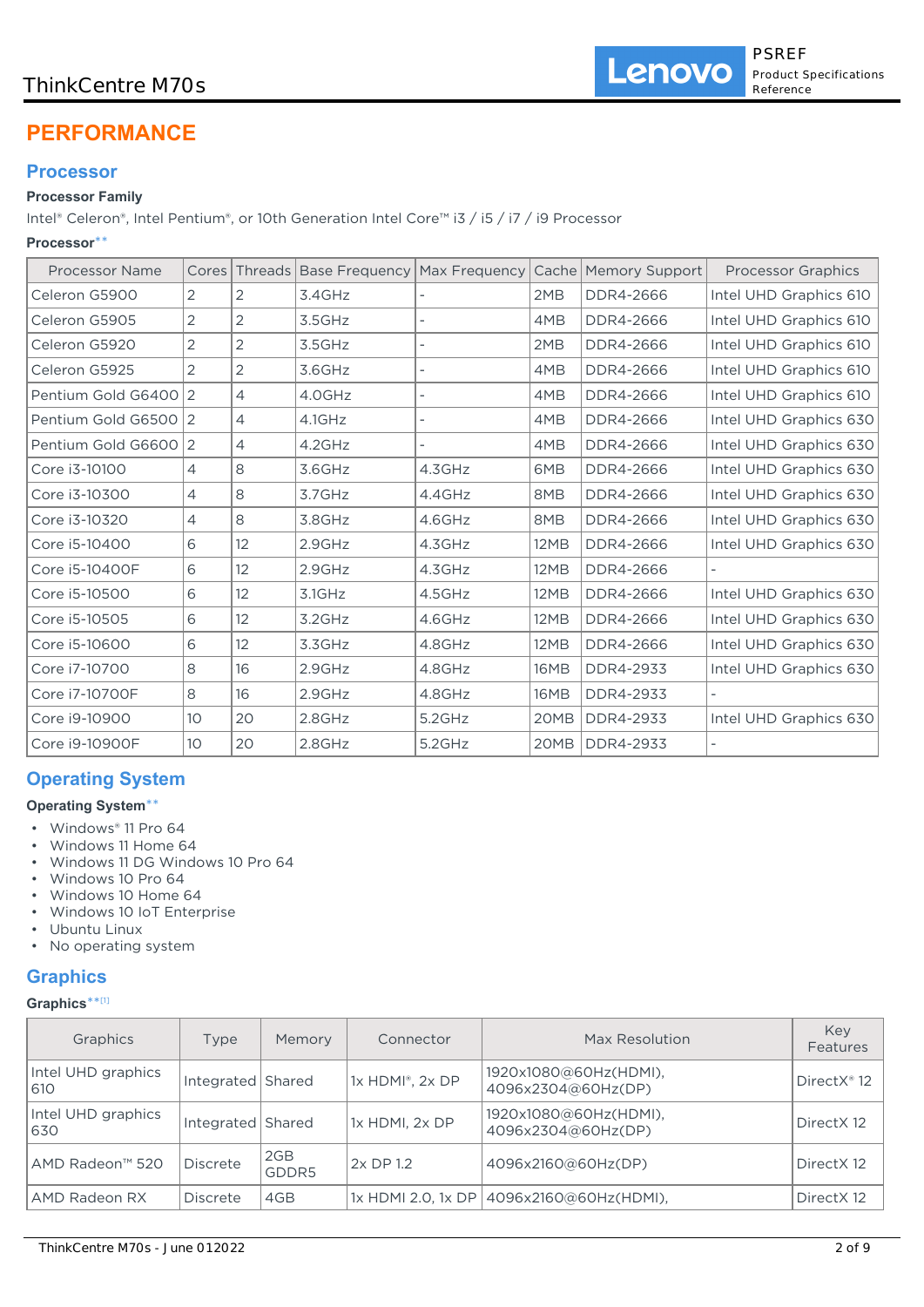Lenovo

| 1550X                       |          | GDDR5        |                  | 3840x2160@60Hz(DP)                           |            |
|-----------------------------|----------|--------------|------------------|----------------------------------------------|------------|
| INVIDIA® GeForce<br>IGT 730 | Discrete | 2GB<br>GDDR5 | l1x VGA. 1x HDML | 2048x1536@75Hz(VGA),<br>3840x2160@30Hz(HDMI) | DirectX 12 |

Notes:

1. The information of integrated graphics are not applicable for the models without integrated graphics (for the details, please refer to processor section)

### **Monitor Support**

#### **Monitor Support**[1]

Supports up to 3 independent displays via onboard ports (HDMI and 2x DisplayPort™), more displays support via discrete graphics

Notes:

1. Onboard video ports are only available for the models with integrated graphics

### **Chipset**

#### **Chipset**

Intel H470 chipset

### **Memory**

#### **Max Memory**[1]

Up to 128GB DDR4-2933

### **Memory Slots**

Four DDR4 DIMM slots, dual-channel capable

#### **Memory Type**\*\*

- DDR4-2666
- DDR4-2933

Notes:

1. The max memory is based on the test results with current Lenovo® memory offerings. The system may support more memory as the technology develops.

### **Storage**

#### **Storage Support**[1]

- Up to three drives, 1x 2.5"/3.5" HDD + 1x 2.5" HDD + 1x M.2 SSD
- 2.5" HDD up to 1TB each
- 3.5" HDD up to 2TB
- M.2 SSD up to 2TB
- Optional Intel Optane™ Memory, M.2

### **Storage Type**\*\*\*

| Disk Type                                        | Interface                                      |      | RPM Security |
|--------------------------------------------------|------------------------------------------------|------|--------------|
| 2.5" SATA HDD                                    | SATA 6Gb/s                                     | 7.2K |              |
| 3.5" SATA HDD                                    | SATA 6Gb/s                                     | 7.2K |              |
| M.2 2242 SSD                                     | $PCle^{\circ}$ NVMe $^{\circ}$ . PCIe 3.0 x2 - |      |              |
| M.2 2280 SSD                                     | PCIe NVMe, PCIe 3.0 x4                         |      | Opal         |
| M.2 2280 SSD                                     | PCIe NVMe, PCIe 3.0 x4                         |      |              |
| Intel Optane Memory M10   PCIe NVMe, PCIe 3.0 x2 |                                                |      |              |

### **RAID**

No support

Notes:

<sup>1.</sup> The storage capacity supported is based on the test results with current Lenovo storage offerings. The system may support larger storage as the technology develops.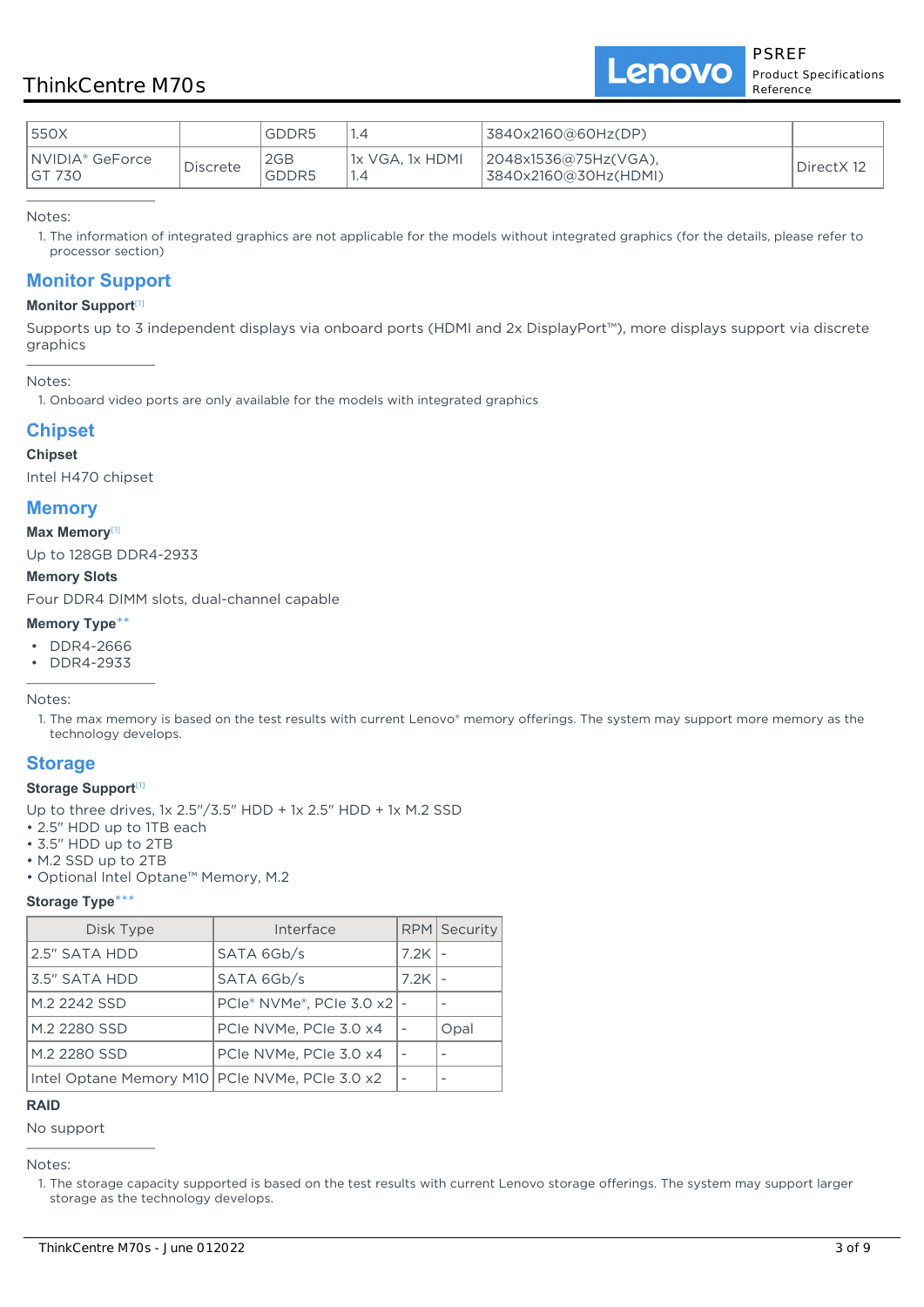# **Removable Storage**

### **Optical**\*\*

- DVD-ROM, SATA 1.5Gb/s, slim (9.0mm)
- DVD burner (DVD±RW), SATA 1.5Gb/s, slim (9.0mm)
- None

### **Card Reader**

- 3-in-1 card reader (SD, SDHC, SDXC)
- No card reader

### **Multi-Media**

### **Audio Chip**

High Definition (HD) Audio, Realtek® ALC623-CG codec

### **Speakers**

Single speaker, 1W x1

### **Power Supply**

### **Power Supply**\*\*

|                    | Power Type   Efficiency | <b>Key Features</b> |
|--------------------|-------------------------|---------------------|
| 180W   Fixed   85% |                         |                     |
| 260W   Fixed   85% |                         | 100-240V, 50-60Hz   |
| 310W   Fixed   92% |                         | 100-240V, 50-60Hz   |
| 380W   Fixed   92% |                         |                     |

# **DESIGN**

### **Input Device**

### **Keyboard**\*\*

- Lenovo Calliope Keyboard (USB connector), black
- Lenovo Calliope Wireless Keyboard (2.4GHz via USB receiver), black
- Lenovo Traditional Keyboard (USB connector), black
- No keyboard

### **Mouse**\*\*

- Lenovo Calliope Mouse (USB connector), black
- Lenovo Calliope Wireless Mouse (2.4GHz via USB receiver), black
- Lenovo Fingerprint Mouse (USB connector), Windows Hello support, black
- No mouse

### **Mechanical**

### **Form Factor**

SFF (8.2L)

### **Dimensions (WxDxH)**

93 x 298 x 340 mm (3.6 x 11.7 x 13.4 inches)

### **Packaging Dimensions (WxDxH)**

195 x 395 x 530 mm (7.68 x 15.55 x 20.87 inches)

### **Weight**

Around 5.3 kg (11.7 lbs)

**Packaging Weight**

7.5 kg (16.75 lbs)

**Case Color**

Black

**Bays**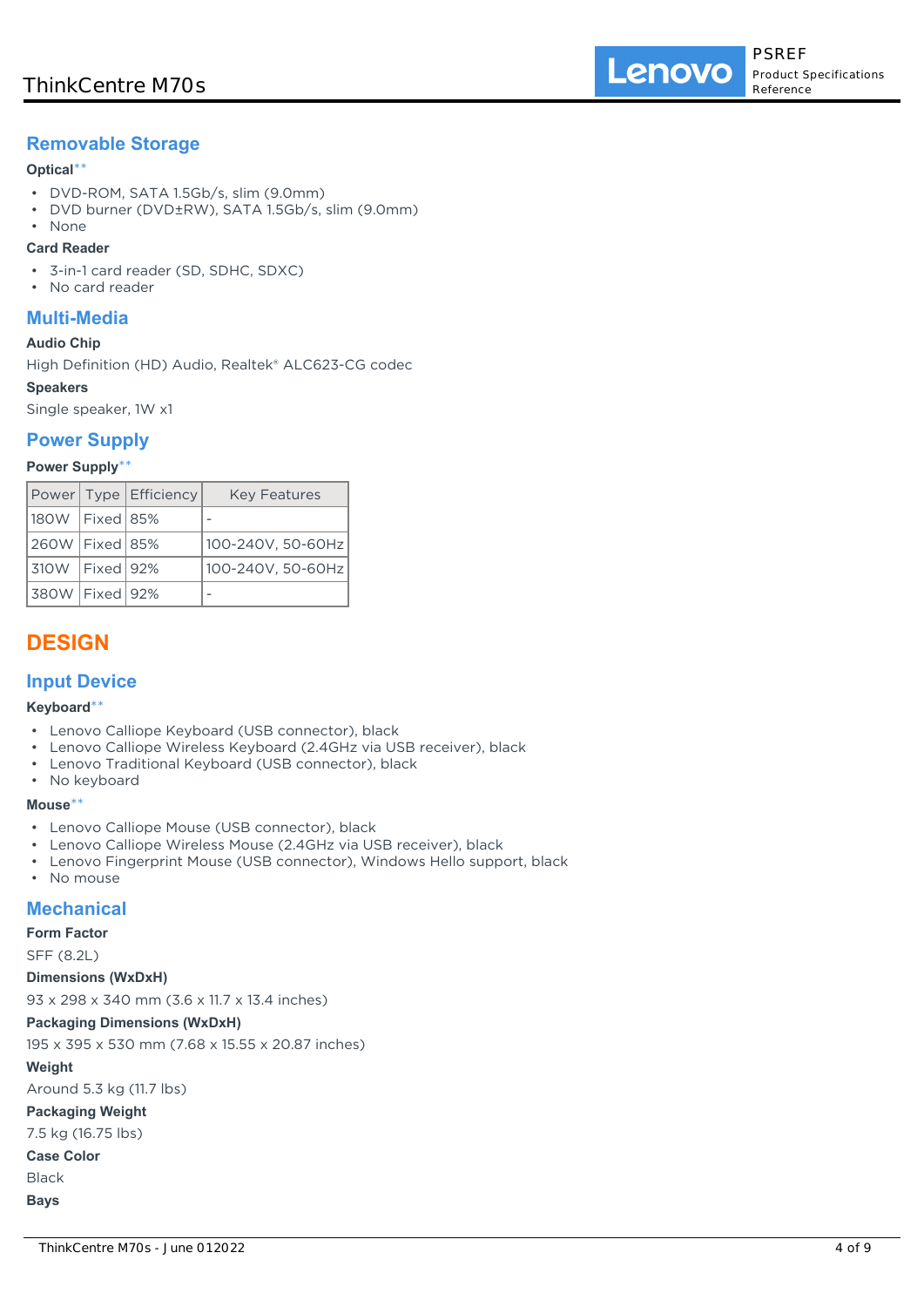Lenovo

- 1x 2.5" disk bay (optional, or bay comes with disk)
- 1x 3.5" disk bay
- 1x slim ODD bay

#### **Expansion Slots**

- One PCIe 3.0 x1, low-profie (length < 155mm, height < 68mm)
- One PCIe 3.0 x16, low-profie (length < 155mm, height < 68mm)
- Two dummy slots, only brackets for optional port extension
- Two M.2 slots (one for WLAN, one for SSD)

#### **Stand**

- Vertical stand
- No stand

#### **Others**

- (Optional) Dust filter
- Supports Smart Power On

# **CONNECTIVITY**

### **Network**

### **Onboard Ethernet**

Gigabit Ethernet, Intel Ethernet Connection I219-V, 1x RJ-45, supports Wake-on-LAN

#### **Optional Ethernet**\*\*

- Gigabit Ethernet, Bitland BN8E88, 1x RJ-45, PCIe x1
- Gigabit Ethernet, Intel Ethernet Server Adapter I350-T4, 4x RJ-45, PCIe x4
- No optional Ethernet

### **WLAN + Bluetooth®**\*\* [1]

- Realtek RTL8822CE, 802.11ac Dual Band 2x2 Wi-Fi® + Bluetooth 5.0, M.2 card
- Intel Wireless-AC 9462, 802.11ac Dual Band 1x1 Wi-Fi + Bluetooth 5.0, M.2 card
- Intel Wireless-AC 9560, 802.11ac Dual Band 2x2 Wi-Fi + Bluetooth 5.0, M.2 card
- Intel Wi-Fi 6 AX201, 802.11ax 2x2 Wi-Fi + Bluetooth 5.1, M.2 Card
- No WLAN and Bluetooth

#### Notes:

1. Bluetooth 5.2 is hardware ready but may run at a lower version due to OS limitation

### **Ports**[1]

### **Front Ports**

- 2x USB 3.2 Gen 1
- 2x USB 3.2 Gen 2
- 1x USB-C® 3.2 Gen 1
- 1x headphone / microphone combo jack (3.5mm)
- 1x microphone (3.5mm)

### **Optional Front Ports**

- 1x card reader
- None

#### **Rear Ports**[2]

- 4x USB 2.0
- 1x HDMI
- 2x DisplayPort
- 1x serial (9-pin)
- 1x Ethernet (RJ-45)
- 1x line-out (3.5mm)

#### **Optional Rear Ports**\*\*\*

- 2x USB 3.2 Gen 1 (via 2-port USB expansion card, PCIe x1)
- 2x USB-C 3.2 Gen 2 (via 2-port USB-C expansion card, PCIe x4)
- 1x serial
- 4x serial (via 4-port serial expansion card, PCIe x1)
- 1x parallel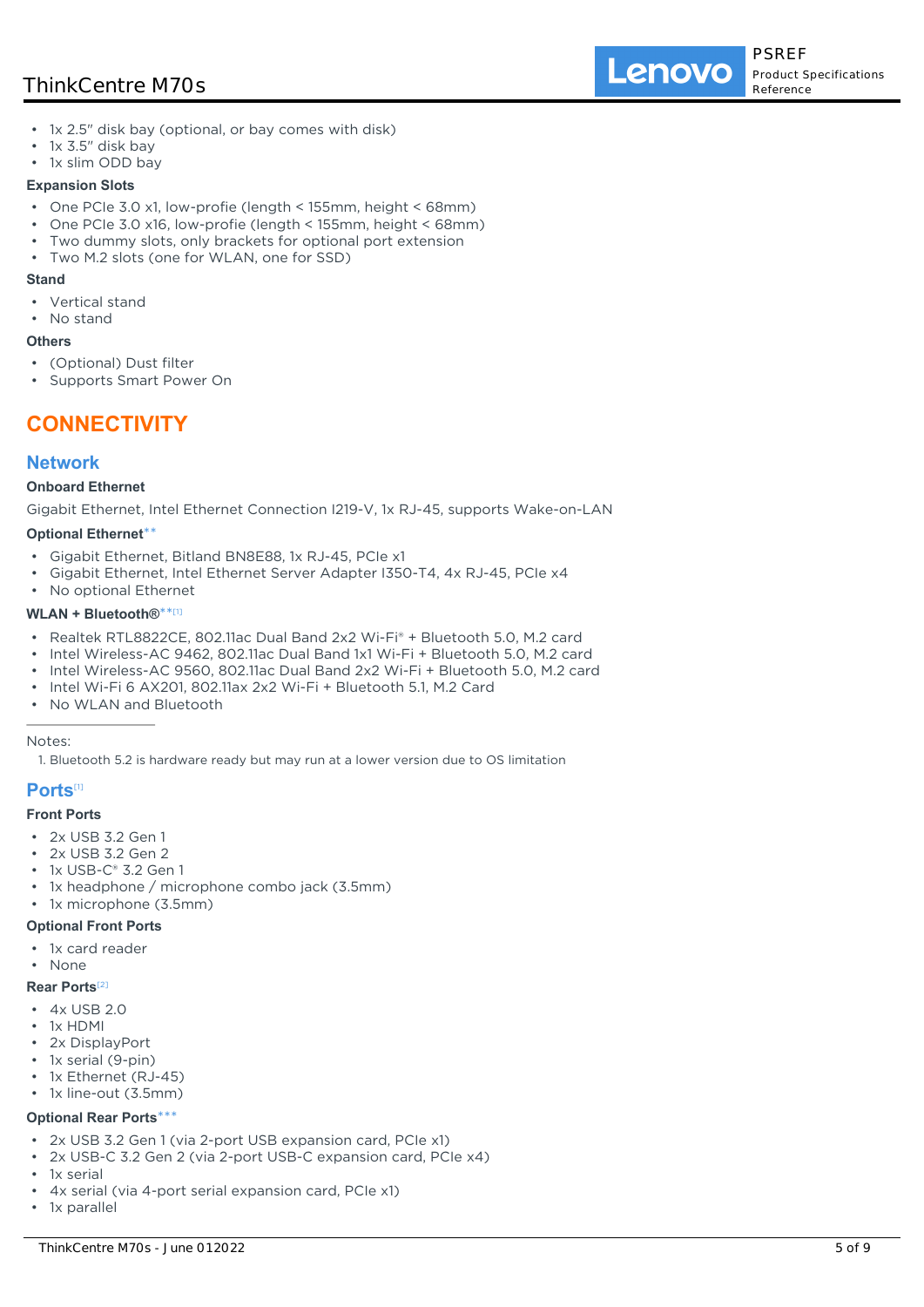$\cdot$  2x PS/2

Notes:

- 1. The transfer speed of following ports will vary and, depending on many factors, such as the processing speed of the host device, file attributes and other factors related to system configuration and your operating environment, will be slower than theoretical speed. USB 2.0: 480 Mbit/s;
	- USB 3.2 Gen 1 (SuperSpeed USB 5Gbps, formerly USB 3.0 / USB 3.1 Gen 1): 5 Gbit/s;
	- USB 3.2 Gen 2 (SuperSpeed USB 10Gbps, formerly USB 3.1 Gen 2): 10 Gbit/s;
- USB 3.2 Gen 2x2 (SuperSpeed USB 20Gbps): 20 Gbit/s;
- Thunderbolt™ 3/4: 40 Gbit/s
- 2. For video ports on discrete graphics, please see graphics section

# **Monitor Cable**

### **Monitor Cable**\*\*\*

- DP to dual DP dongle
- DP to DVI-D dongle
- DP to HDMI 1.4 dongle
- DP to VGA cable (1.5M)
- DP to VGA dongle
- HDMI to HDMI cable
- HDMI to VGA dongle
- No monitor cable

# **SECURITY & PRIVACY**

## **Security**

### **Security Chip**

Discrete TPM 2.0, TCG certified

### **Physical Locks**

- (Optional) E-lock
- (Optional) Smart Cable Clip
- Kensington® Security Slot, 3 x 7 mm
- Padlock Loop

### **Chassis Intrusion Switch**

- Chassis intrusion switch
- No chassis intrusion switch

### **Fingerprint Reader**

- Touch style fingerprint reader on mouse
- No fingerprint reader

### **BIOS Security**

- Administrator password
- Power-on password
- Hard disk password
- Boot sequence control
- Boot without keyboard and mouse
- Smart USB protection (allows keyboard / mouse only, blocks all storage devices)
- Individual USB port disablement

# **MANAGEABILITY**

### **System Management**

**System Management**

Non-vPro

# **SERVICE**

## **Warranty**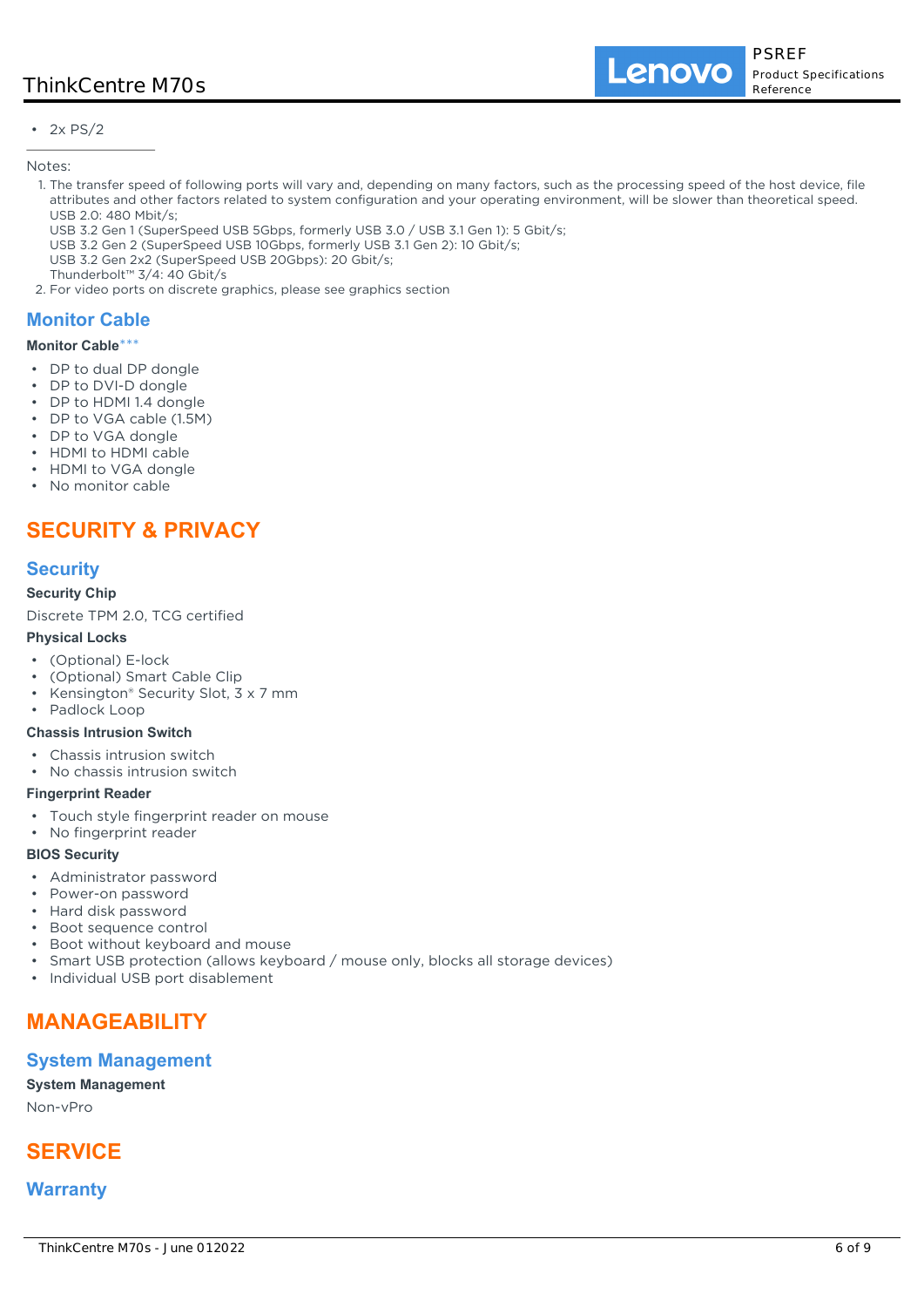### **Base Warranty**\*\* [1]

- 1-year depot service
- 1-year limited onsite service
- 3-year limited onsite service
- No base warranty

Notes:

1. More information of warranty policy, please access https://pcsupport.lenovo.com/warranty

# **ENVIRONMENTAL**

### **Operating Environment**

### **Temperature**

- Operating: 5°C (41°F) to 35°C (95°F)
- Storage: -40°C (-40°F) to 60°C (140°F)

### **Humidity**

- Operating: 20% to 80%
- Storage: 10% to 90%

### **Altitude**

- Operating: 0 m (0 ft) to 3048 m (10,000 ft)
- Storage: 0 m (0 ft) to 12192 m (40,000 ft)

# **CERTIFICATIONS**

### **Green Certifications**

### **Green Certifications**[1]

- (Optional) EPEAT™ Gold
- (Optional) EPEAT Silver
- (Optional) ENERGY STAR® 8.0
- ErP Lot 3
- TCO Certified 8.0
- RoHS compliant

Notes:

## **Other Certifications**

### **Other Certifications**

- (Optional) TÜV Rheinland® Low Noise
- (Optional) TÜV Rheinland Ultra Low Noise

### **Mil-Spec Test**

MIL-STD-810H military test passed (Low Pressure [Altitude], High Temperature, Low Temperature, Temperature Shock, Humidity, Sand and Dust, Vibration, Shock, Fungus, Solar Radiation)

- Feature with \*\* means that only one offering listed under the feature is configured on selected models.
- Feature with \*\*\* means that one or more offerings listed under the feature could be configured on selected models.
- Lenovo reserves the right to change specifications or other product information without notice. Lenovo is not responsible for photographic or typographical errors. LENOVO PROVIDES THIS PUBLICATION "AS IS," WITHOUT WARRANTY OF ANY KIND, EITHER EXPRESS OR IMPLIED, INCLUDING THE IMPLIED WARRANTIES OF MERCHANTABILITY OR FITNESS FOR A PARTICULAR PURPOSE. Some jurisdictions do not allow

<sup>1.</sup> ENERGY STAR 8.0 and EPEAT are only available for MT 11DB/11DC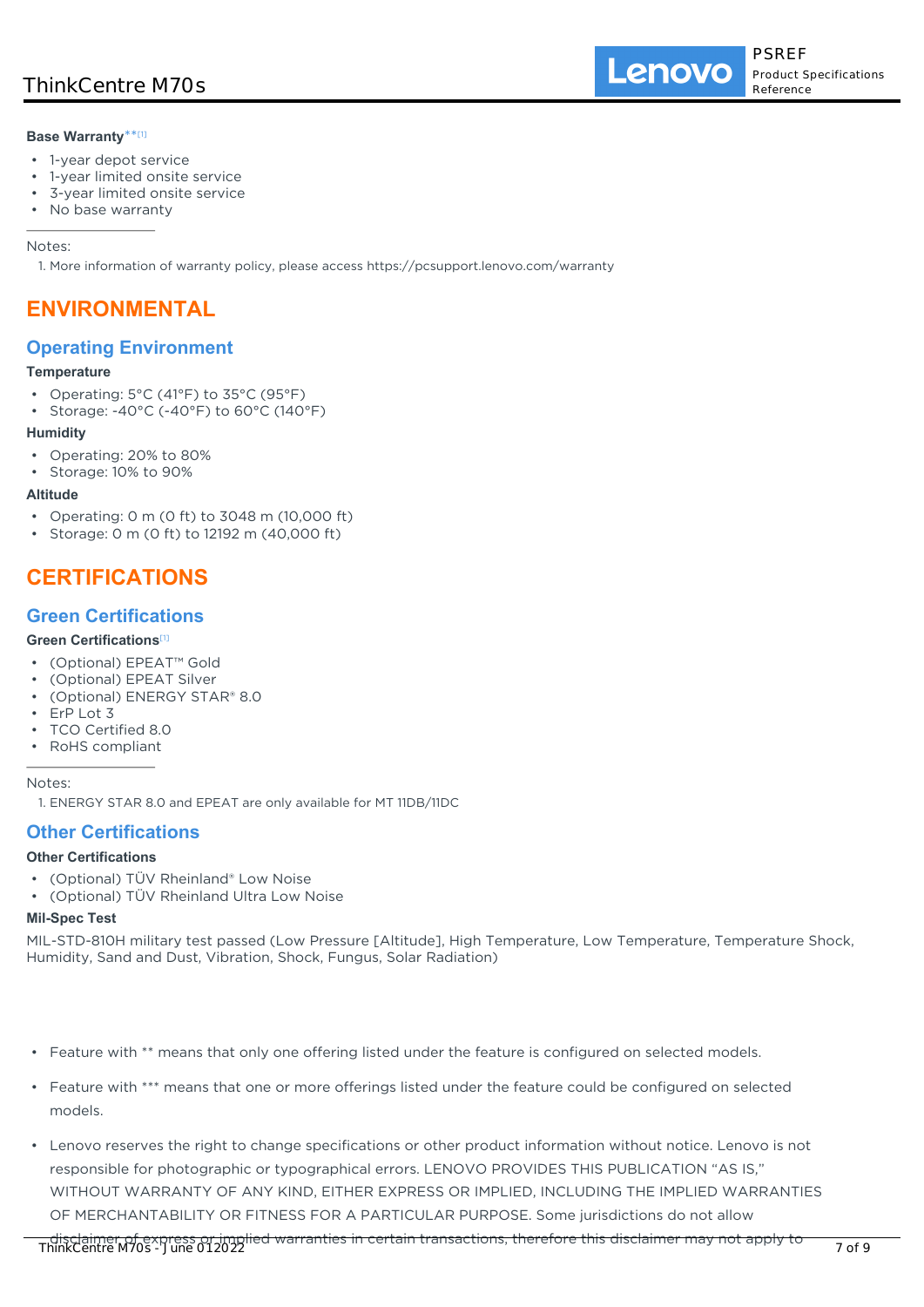**Product Specifications** Reference

you.

• The specifications on this page may not be available in all regions, and may be changed or updated without notice.